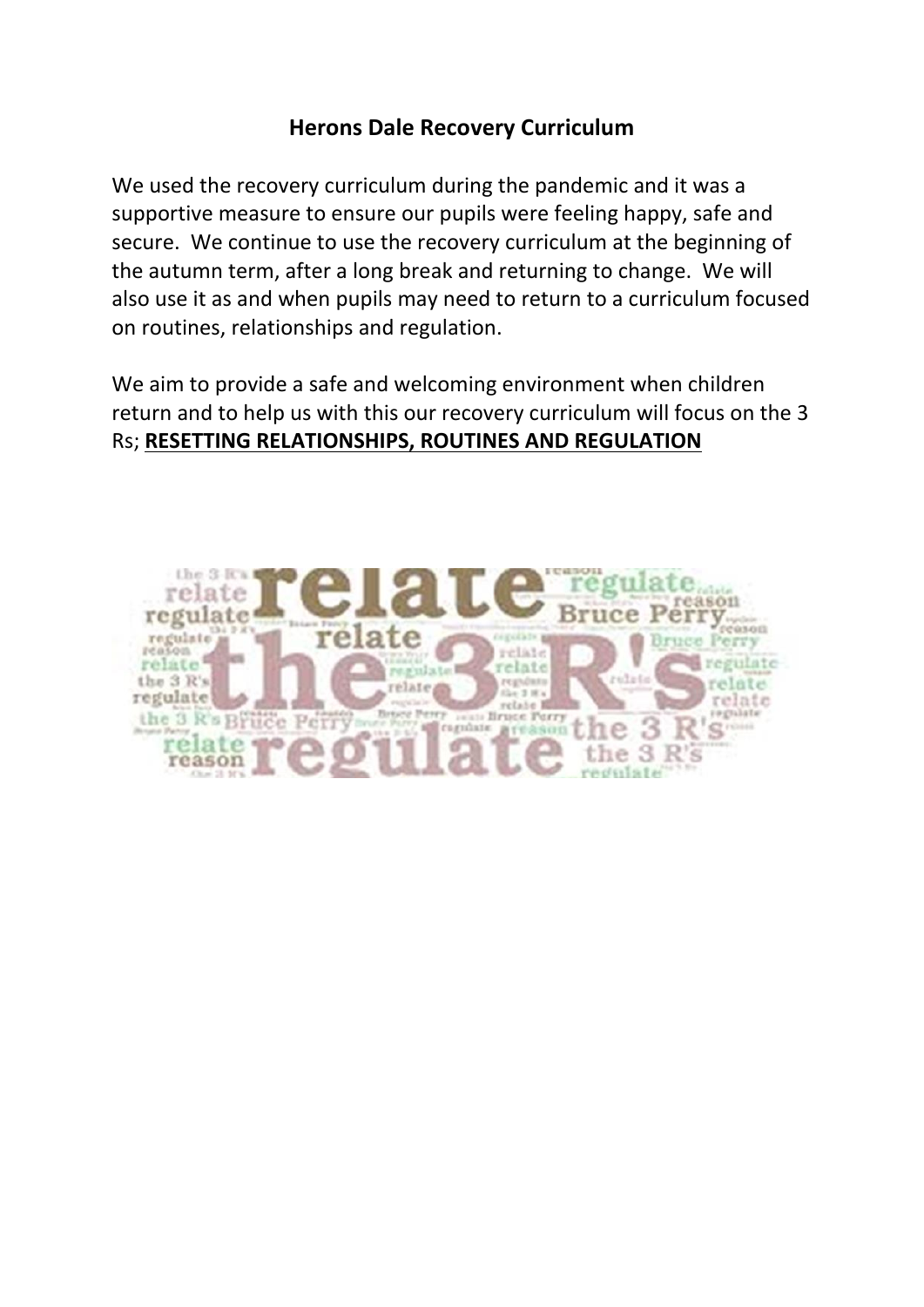### **Resetting relationships**

Children will have missed out on many opportunities being at home that they are naturally exposed to at school, for example peer play. Connecting times will be built into the day in the same way movement breaks are used. There will be opportunities every day where the focus is on rebuilding relationships with peers and adults.

# **What this will look like;**

- Parallel and joint play
- Circle times
- Turn taking games and activities
- Sharing games and activities
- Intensive interaction opportunities using call and response games and songs
- Time where adults can give sole attention to pupils re-building relationships
- Copying games
- Games and activities where pupils can work together
- Safety work about who keeps us safe and who can keep us safe at school and at home and in the community
- Safety work about how adults can help us
- Activities that link to children's interests to show we are interested in them
- Sherborne Developmental Movement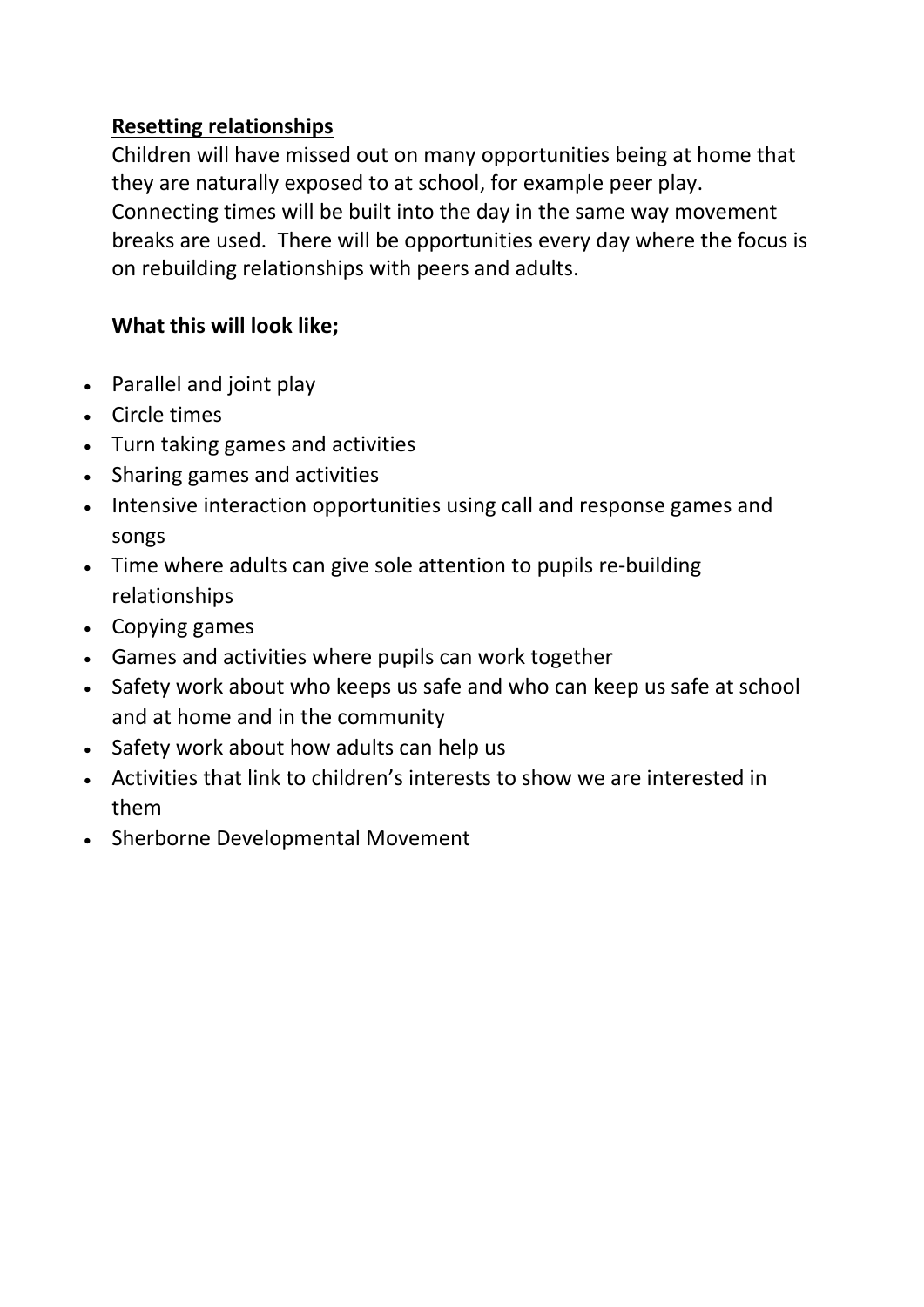#### **Resetting routines**

Children need routine and boundaries to help them feel safe and well.

There will be clear routines which are supported by visuals and clear communication which may include use of visual timetables so pupils know what is happening each day and at each part of the day. Pupils will learn new routines which will support them to keep safe and enable infection control. This will include hand washing and using one way systems in school. Social stories, photos and picture will support change. We will provide familiar curriculum type sessions that pupils will be used to that provide familiar school days.

## **What that may look like?**

- What's in the Box/ Attention Autism
- Hello times
- Curriculum sessions that provide familiar structures (like phonics, maths, guided reading)
- Independent learning
- Familiar songs
- Outdoor play
- Story time
- Health and hygiene sessions focusing on washing, being independent and looking after yourself
- Reduced transitioning